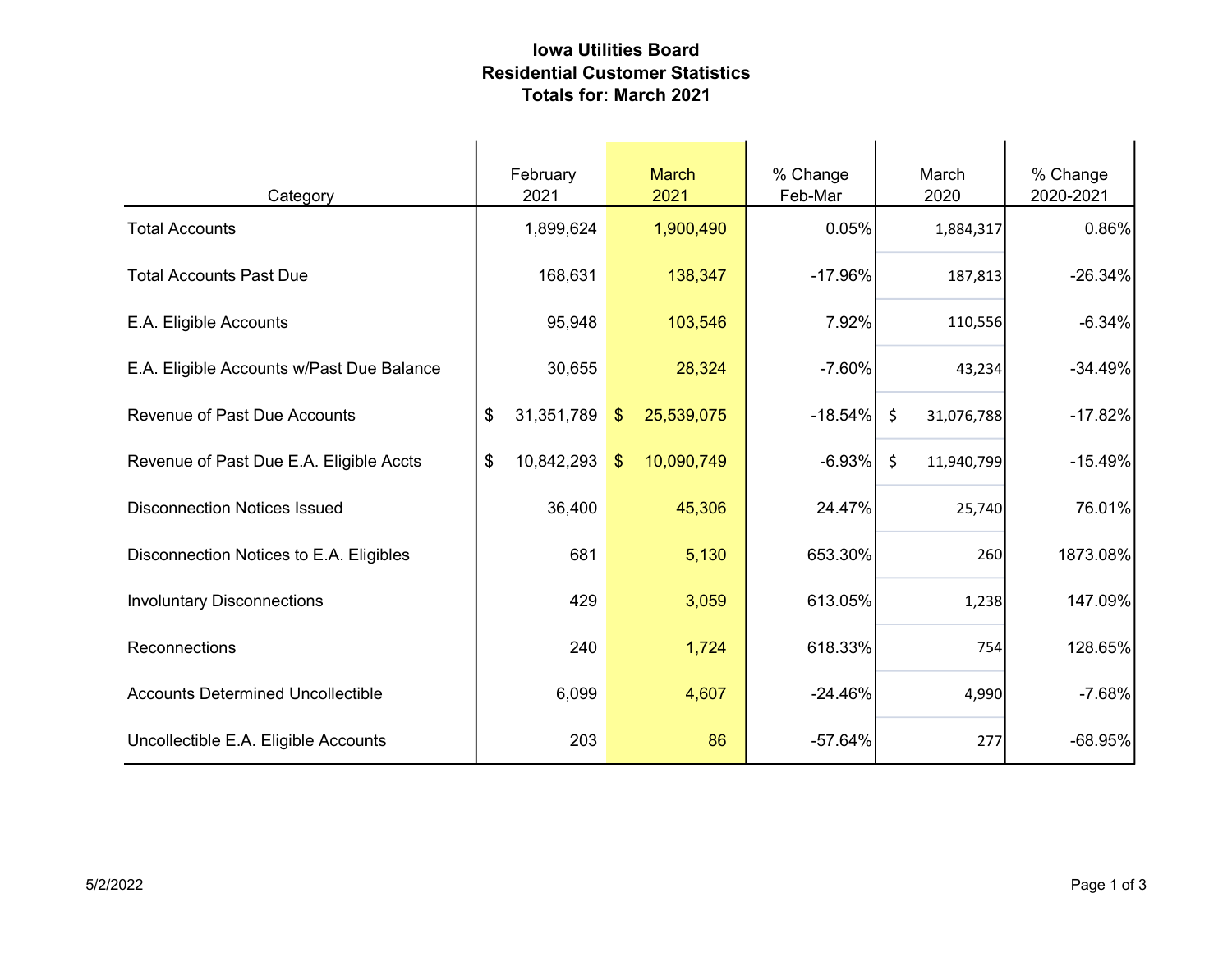## Iowa Utilities Board Residential Customer Statistics Breakdown by Company for: March 2021

|                                           | <b>Black Hills Energy</b><br>Linn County REC*<br>f/k/a Aquila |                 | <b>Liberty Energy</b><br>f/k/a Atmos |              |
|-------------------------------------------|---------------------------------------------------------------|-----------------|--------------------------------------|--------------|
| Category                                  | (Electric Only)                                               | (Gas Only)      |                                      | (Gas Only)   |
| <b>Total Accounts</b>                     |                                                               | 144,250         |                                      | 4,587        |
| <b>Total Accounts Past Due</b>            |                                                               | 10,312          |                                      | 366          |
| E.A. Eligible Accounts                    |                                                               | 5,803           |                                      | 395          |
| E.A. Eligible Accounts w/Past Due Balance |                                                               | 563             |                                      | 45           |
| <b>Revenue of Past Due Accounts</b>       |                                                               | 1,312,301<br>\$ |                                      | \$<br>81,663 |
| Revenue of Past Due E.A. Eligible Accts   |                                                               | 117,644<br>\$   |                                      | \$<br>13,039 |
| <b>Disconnection Notices Issued</b>       |                                                               | 3,957           |                                      | 519          |
| Disconnection Notices to E.A. Eligibles   |                                                               | 4               |                                      | 8            |
| <b>Involuntary Disconnections</b>         |                                                               | 81              |                                      | 75           |
| Reconnections                             |                                                               | 0               |                                      | 36           |
| <b>Accounts Determined Uncollectible</b>  |                                                               | 256             |                                      | 10           |
| Uncollectible E.A. Eligible Accounts      |                                                               |                 |                                      | 0            |

\* Effective July 1, 2018, Linn County REC is no longer required to file this report.